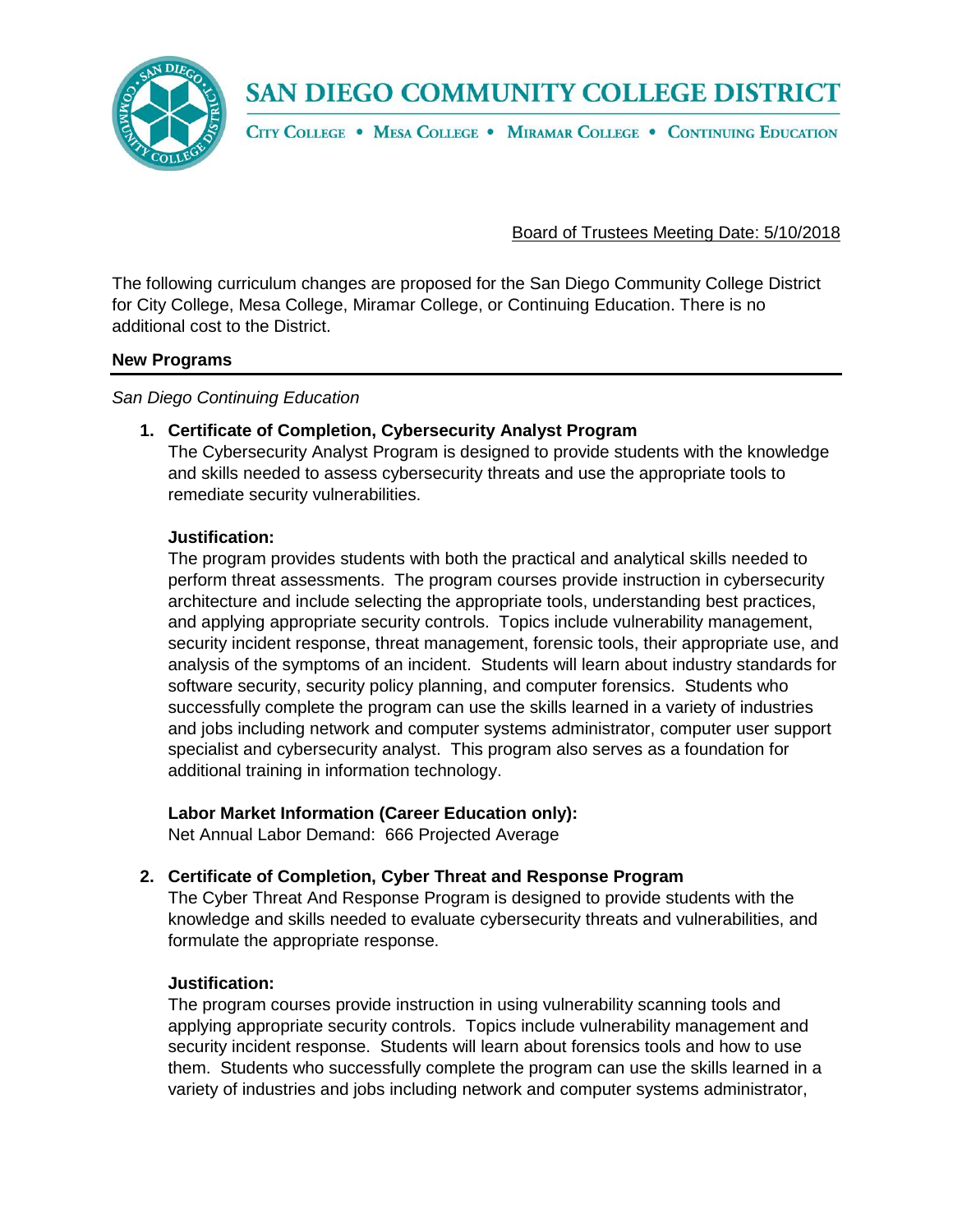

## SAN DIEGO COMMUNITY COLLEGE DISTRICT

CITY COLLEGE . MESA COLLEGE . MIRAMAR COLLEGE . CONTINUING EDUCATION

computer user support specialist and cybersecurity analyst. This program also serves as a foundation for additional training in information technology.

**Labor Market Information (Career Education only):**

Net Annual Labor Demand: 666 Projected Average

#### **Program Deactivations**

#### *San Diego Mesa College*

#### **1. Event Management, Associate of Science Degree**

*Justification*: San Diego Mesa College is deactivating the program as a result of merging critical topics with Hotel Management. Hotel Management has been revised to Hospitality.

#### **2. Event Management, Certificate of Achievement**

*Justification:* San Diego Mesa College is deactivating the program as a result of merging critical topics with Hotel Management. Hotel Management has been revised to Hospitality.

#### **Program Revisions**

#### *San Diego Mesa College*

1. **Computer and Information Sciences, Associate of Science Degree**

#### Changes:

- i. Remove "Recommended Electives"
- ii. Add CISC 071, CISC 179, CISC 150, CISC 270, CISC 290, and MARK 105 to "Required Electives"